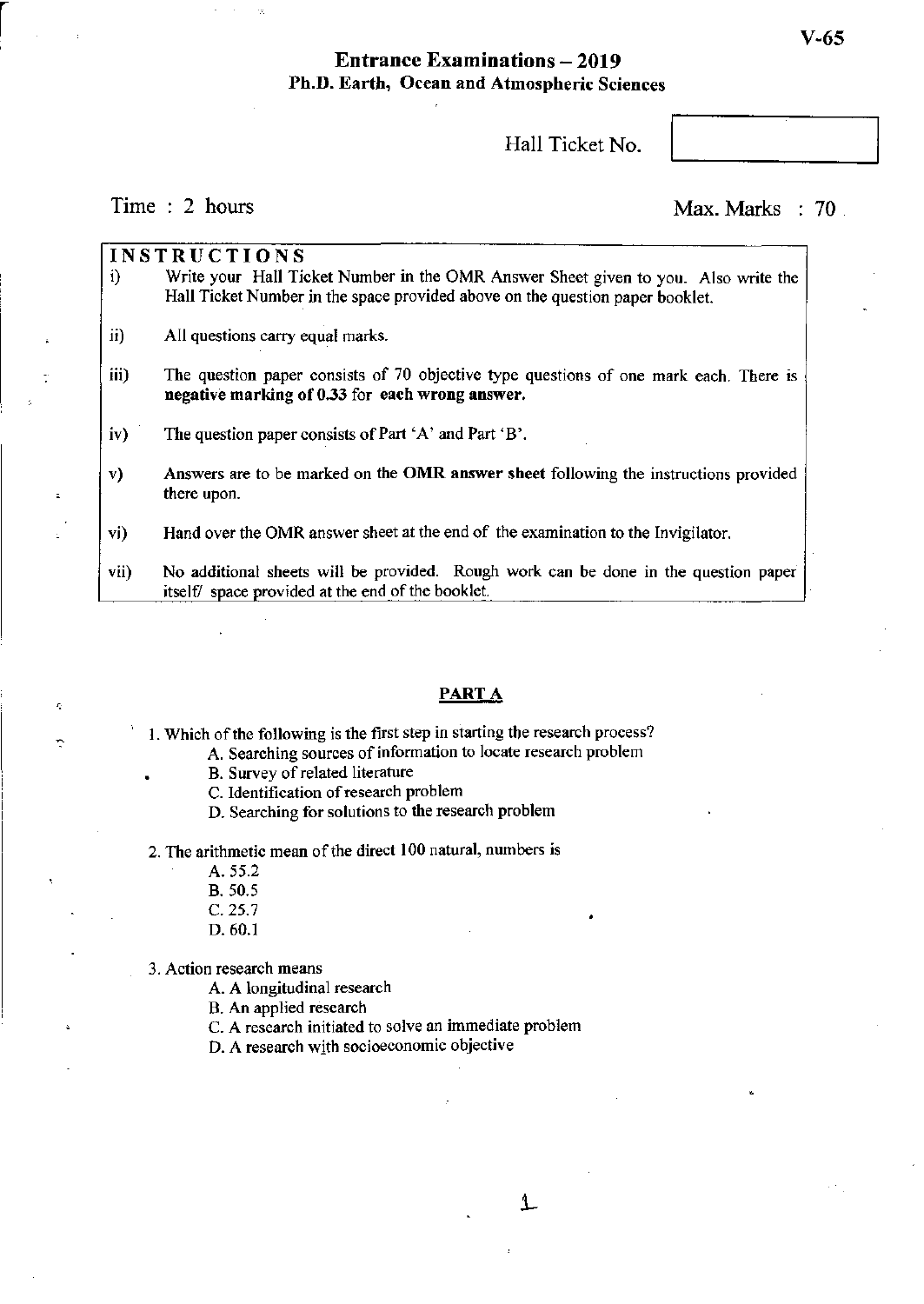- A. Observation
- B. Content analysis
- C. Manipulation and replication
- D. Controlling

5. A man has some hens and cows. If the number of heads be 48 and the number of feet equals 140, then the number of hens will be

 $V - 65$ 

A.22

- B. 23
- C.24
- D.26

6. A Hypothesis contributes to the development of

- A. Theory
- B. Generalization
- C. Evolution
- D. Concept

7. If  $0.75 : x :: 5 : 8$ , then x is equal to

- A. 1.12
- B. 1.2
- C. 1.25
- D.1.30

8. The importance of the correlation coefficient lies in the fact that:

A. There is a linear relationship between the correlated variables.

B. It is one of the most valid measure of statistics.

C. It allows one to determine the degree of strength of the association between two variables.

D. It is non-parametric method of statistical analysis.

9. Research through experiment and observation is called

- A. Clinical Research •
- B. Survey Research
- C. Laboratory Research
- D. Empirical Research

10. The number that follows after the series 80, 10, 70, 15, 60,  $\frac{15}{100}$  is

- A.30
- B. 25
- C. 50
- D.20
- 11. The chi-square test is

A. A measure of statistical error propagation

B. A mean

- C. A statistical significance test
- D. To calculate mode

çΜ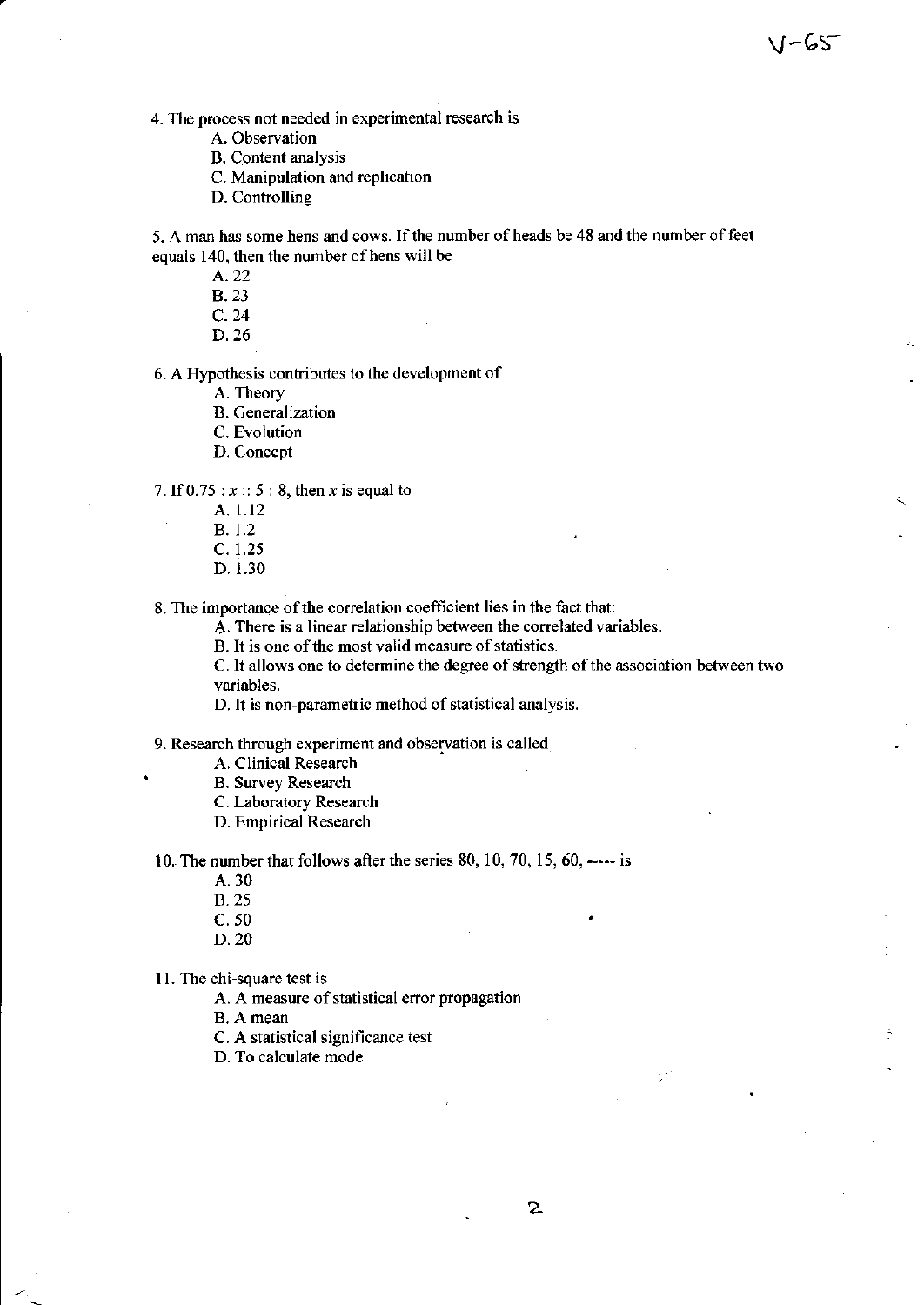12. If the number of unknown parameters exceeds the number of equations in a system then

 $\sim$ 

A. No solution exists

B. Infinite solutions exist

C. Unique solution exists

D. The solution becomes only zero

13. If  $log 27 = 1.431$ , then the value of  $log 9$  is

- A.0.934
- B.0.945
- C. 0.954
- D.0.958

14. The mean of the sample means is

A. An unbiased estimator of the population mean

B. A biased estimator of the population

C. Neither biased nor unbiased

D. Simply a standard deviation

15. Regression coefficient enables to

A. Assess whether or not two variables measure the same phenomenon

B. assess the strength of relationship between a quantifiable dependent variable and one or more quantifiable independent variables

C. measure the difference between two variables

D. All the above

16. Which of the following is an initial mandatory requirement for pursuing research?

A. Developing a research design

B. Formulating a research question

C. Deciding about the data analysis procedure

D. Formulating a research hypothesis

17. Which of the sets of activities best indicate the cyclic nature of action research strategy?

A. Plan, Act, Observe, Reflect .

B. Reflect, Observe, Plan, Act

C. Observe, Act, Reflect, Plan

D. Act, Plan, Observe, Reflect

18. A comprehensive full report of the research process is called

A. Thesis

B. Summary Report

C. Abstract

D. Article

19. The sum of ages of 5 children born at the intervals of 3 years each is 50 years. What is the age of the youngest child?

A. 4 years

B. 8 years

C. 10 years

D. None of these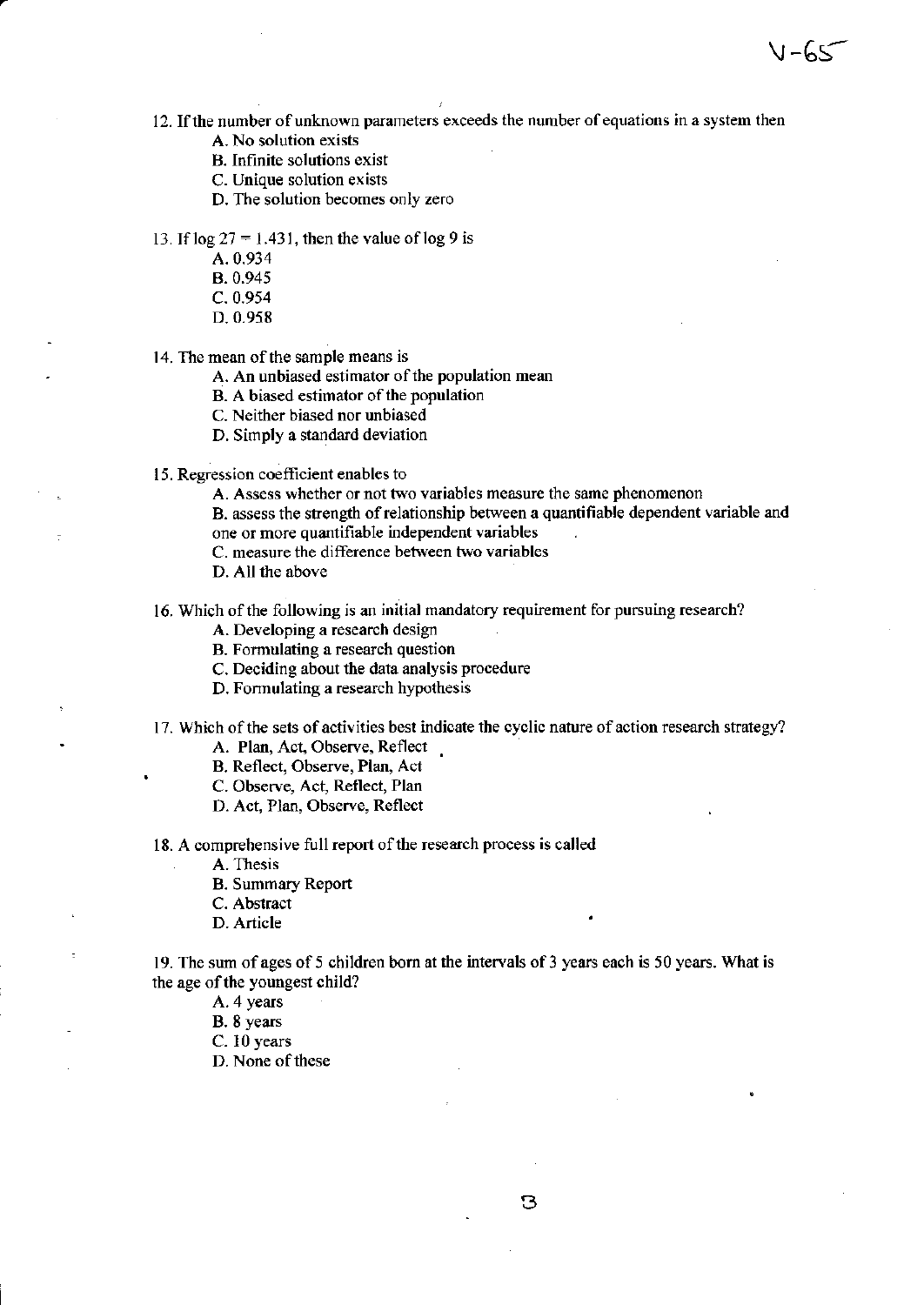$1 - 65$ 

 $20. \frac{\log \sqrt{5}}{5}$  = S

r

- A.<sup>1</sup>/<sub>4</sub> B.1/8
- C.  $\frac{1}{2}$
- D.l/7

21. Which one of the following begins the analysis of qualitative data?

- A. Data management
- B. Classifying and interpreting
- C. Reading
- D. Describing the content
- 22. A systematic way to solve the research problem is called
	- A. Technique
	- B. Operations
	- C. Research methodology
	- D. Research Process
- 23. Hypothesis must have
	- A. Applicability
	- B. Durability
	- C. Testability
	- D. Measurement

#### 24. Fundamental research is otherwise called

- A. Action Research
- B. Survey
- C. Pilot study
- D. Pure Research

25. The difference between a number and its two-fifth is 45. What is the number?

- A.45
- B.55
- C.65
- D.75

26. A systematic step-by-step procedure following logical process of reasoning is called

- A. Experiment
- B. Observation
- C. Deduction
- D. Scientific method
- 27. 657- PUT, 758- TUB. What is PUB-?
	- A. 678
		- B. 557
		- C.857
		- D.658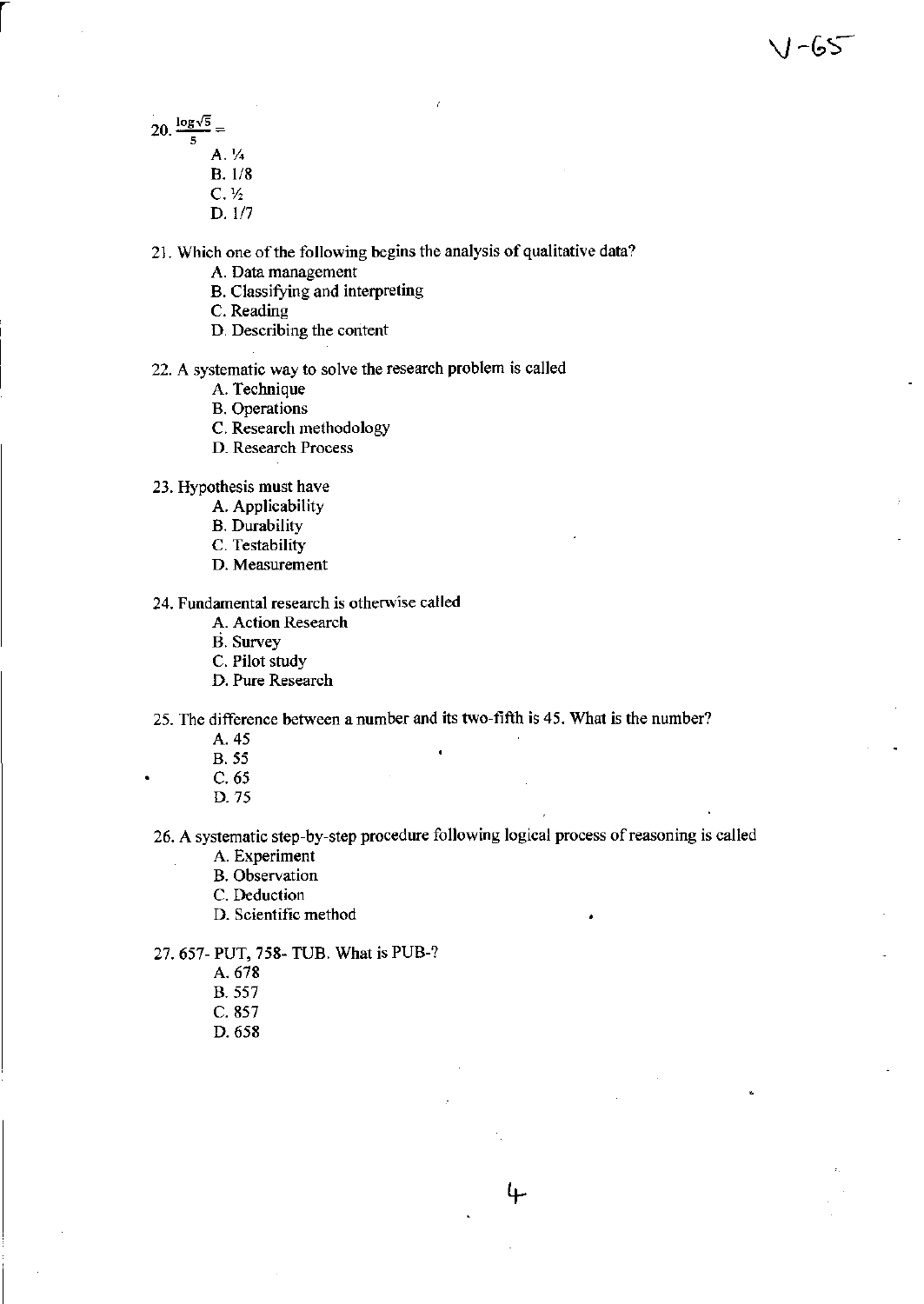28. The average of 3 consecutive even numbers is 18, What is the largest of these numbers?

- A.15
- B. 16
- C.20
- D.26

29. If  $a - b = 3$  and  $a^2 + b^2 = 29$ , find the value of ab.

- A.12
- B. 14
- C. 16
- D.1O

 $\mathcal{L}^{\mathcal{L}}$ 

30. Complete the series. SCD, TEF, UGH, VIJ, ------

- A. CMN B. U11
- C.WKL
- 
- D. IJT

31. If  $ANY = 40$ ,  $MANY = 53$  then  $MANIAC=?$ 

- A.41
- B.42
- C. 43
- D.44

32. Find the missing numbers in the following sequence; 2, 3, 4, 7, 6, 11, 8, 15, -----, 19

- A.16 B.IO C.12
- D.14

33. The aim of qualitative analysis of scientific data is

A. To manipulate the data to achieve the objectives of research

- B. To pave the way for better understanding of the data
- C. To build cause and effect relationships
- D. To triangulate

34. The Report submitted when there is a time lag between data collection and presentation of result is called

A. Thesis

B. Interim report

C. Summary Report

D. Article

35. Given  $x_1=17$ ,  $x_2=21$ ,  $x_3=0$ ,  $x_4=17$ , then  $\sum_{i=1}^{4} x$  equals?

A.34

B. 55

C.38

D. None of the them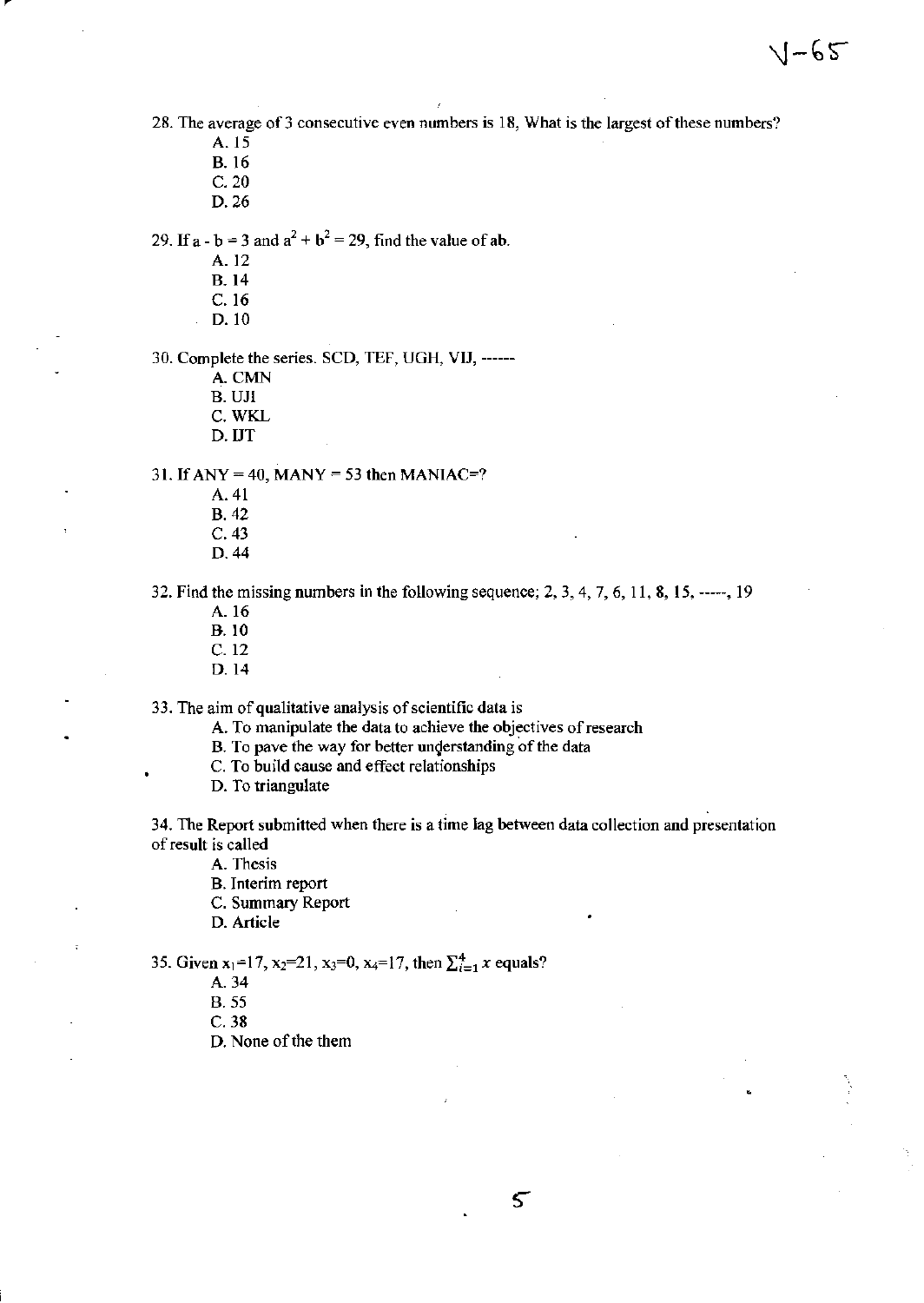PART **B** 

36. When was the earth's magnetic field quieter for longer period in geological past?

A. during the Cretaceous period from 120 to 84 Ma

B. during the Jurassic period from 166 to 155 Ma

C. during the beginning of Tertiary period when dinosaurs and many other species were extinct

 $1 - 65$ 

D. during the beginning of Phanerozoic Eon when first multicelled organisms appeared on earth

37. Spinifex texture is a characteristic feature of

- A. Gabbro
- B. Dolerite
- C. Komatiite
- D. Basalt
- 38. Loess corresponds to
	- A. Eolian deposits
	- B. Braided river flood plain
	- C. Alluvial fan
	- D. Lake deposits

## 39. In the late 20 century, the 'Ozone Hole' was prominent over the

- A. South Pole during austral spring
- B. Arctic during austral spring
- C. Antarctic during boreal spring
- D. Himalayas during summer monsoon.

40. Potential temperature is invariant during the following

- A. isobaric process
- B. adiabatic process
- C. isothermal process
- D. all of the above.

## ·41. Where did P- and S-wave velocities are found maximum within the Earth?

- A. within the inner core
- B. within the lower-most crust
- C. within the lower-most mantle
- D. at Mohorovicic boundary
- 42. The first primitive mammals have appeared during.
	- A. Triassic
	- B. Palaeocene
	- C. Carboniferous
	- D. Permian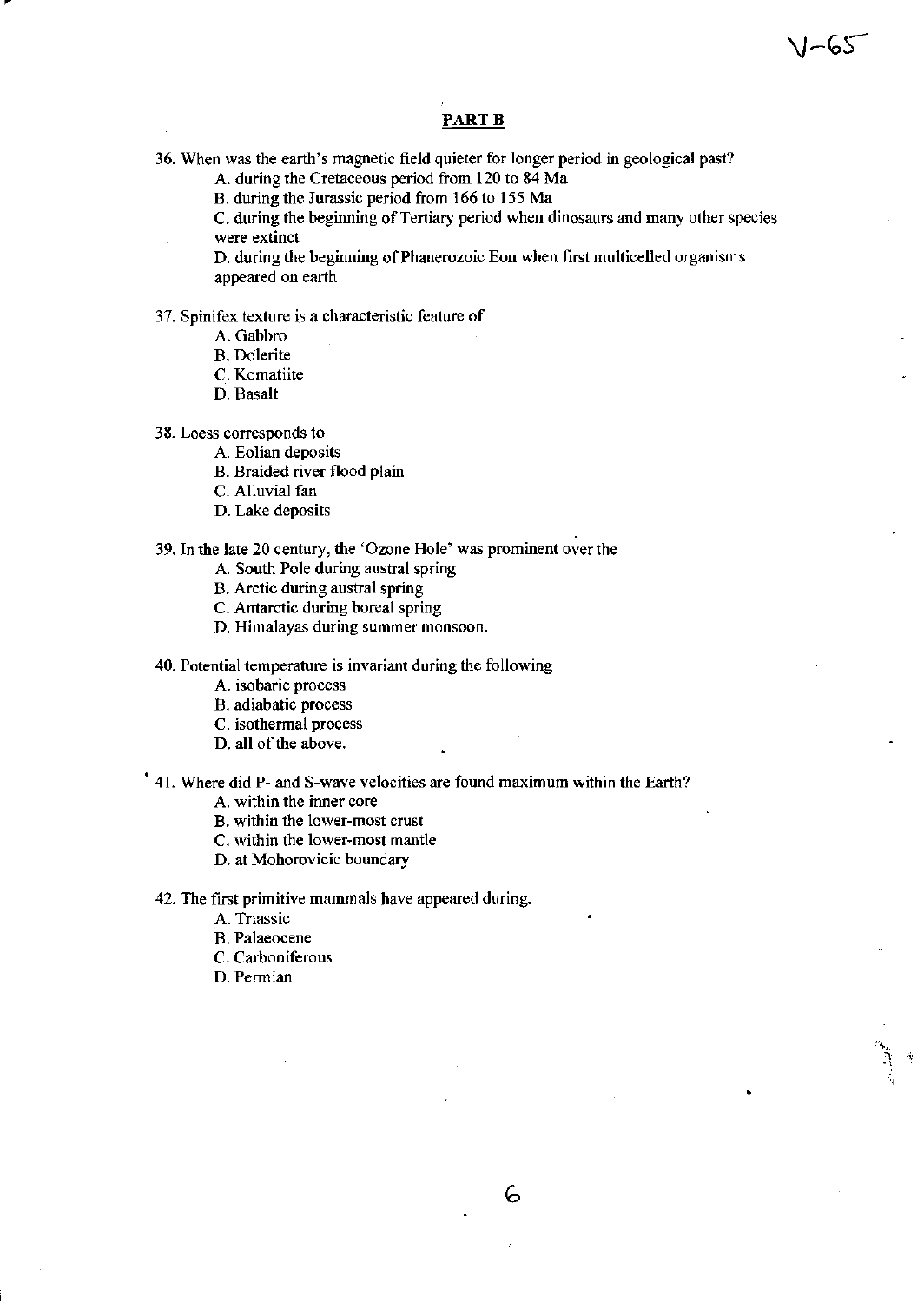- A.  $1027$  g/m<sup>3</sup>  $B. 1027 g/cm<sup>3</sup>$ C.  $1.027 \text{ kg/m}^3$
- D. 1027  $k\overline{g/m}^3$
- 

#### 44. The increase in nutrient concentrations is associated with ----------

- A. upwelling
- B. downwelling
- C. both A and B
- D. None of these

#### 45. Main Central thrust in Himalayan orogen separates.

- A. Siwalik hills and lesser Himalayan sequences
- B. Subathu formation and lesser Himalayan sequences
- C. Lesser Himalayan sequences and high Himalayan crystallines.

V-62

D. Higher Himalayan sequences with Tibet

46. Why did P-Waves travel faster than S-Waves in Solid media?

A. because of contribution of bulk modulus in P-wave velocity

B. because of shear modulus value equal to zero

C. because P-waves are displaced parallel to wave motion

D. because S-waves vibrates perpendicular to the general wave motion

47. The western boundary currents are ---------- and ----------.

- A. cold and fast
- B. warm and fast
- C. cold and slow
- D. warm and slow

48. Coesite is a high pressure polymorph of

A. Diopside

- B. Hypersthene
- C. Olivine
- D. Quartz

49. Pick the right statement relevant to the evolution of asesimic ridges of global oceans

 $\boldsymbol{\mathcal{F}}$ 

- A. The source (except tertiary one) lies at deeper depth
- B. ridge age linearly changes
- C. not associates with seismicity
- D. all of the above statements are true

50. Density gradient in oceans tend to produce one the following.

A. tide

- B. Tsunami
- C. internal wave
- D. ripples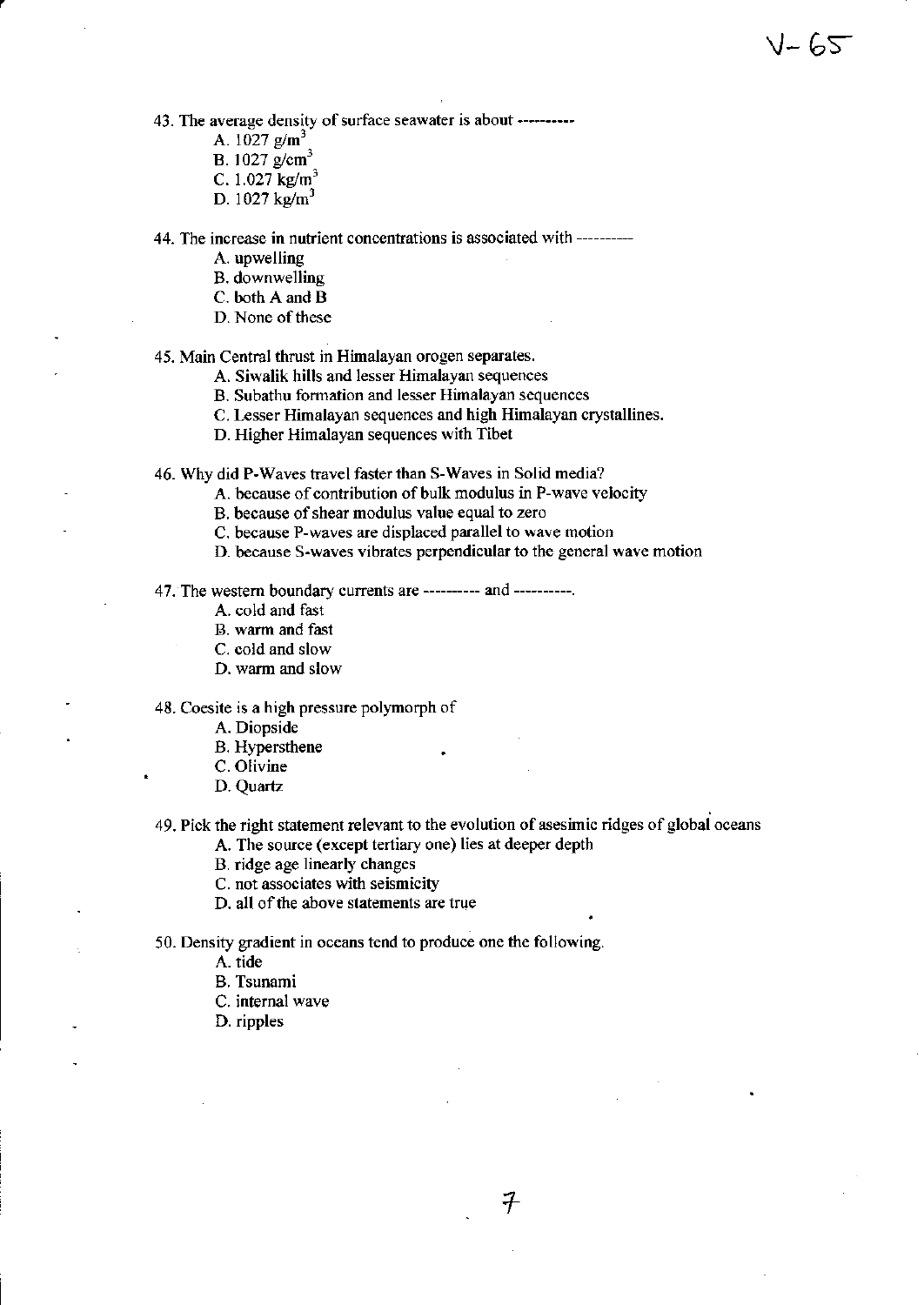51. The following finite difference scheme, when used in a weather model, is always unstable.

A. Trapezoidal implicit scheme

B. Implicit backward scheme

- C. Matsuno scheme
- D. Explicit forward scheme

52. What is the major difference between passive and active continental margins?

A. One associates with the seismicity, but the other one is not

B. One associates with the lithospheric plate boundary, but the other one is not

 $J - 65$ 

C. One has continental rise, but the other one instead has subduction zone

D. All of the above

53. A thrust is a

~-

A. normal fault

B. low angle reverse fault

- C. decollement
- D. wrench fault

54. The vorticity equation in isobaric coordinates does not contain contribution from

A. tipping term

B. solenoidal term

C. divergence term

D. all of the above

55. Deepest point in world is Mariana Trench which lies in

A. Eastern North Pacific

B. Western South Pacific

C. Western North Pacific

D. Eastern North Pacific

56. What is the thickness of inner core?

A. 2200 km

B.2900km

C. 1200 km

D. 100 km

57. The characteristic assemblage of eclogite facies

A. Lawsonite - glaucophane

B. Garnet - diopside

C. Garnet - pigeonite

D. Gamet - omphacite

58. The equatorial Undercurrent is not a geostrophic current because

A. it represents a force balance between horizontal pressure gradient force and friction force

B. it represents a force balance between horizontal pressure gradient force and coriolis force

C. it represents a force balance between coriolis force and friction force D. None of the above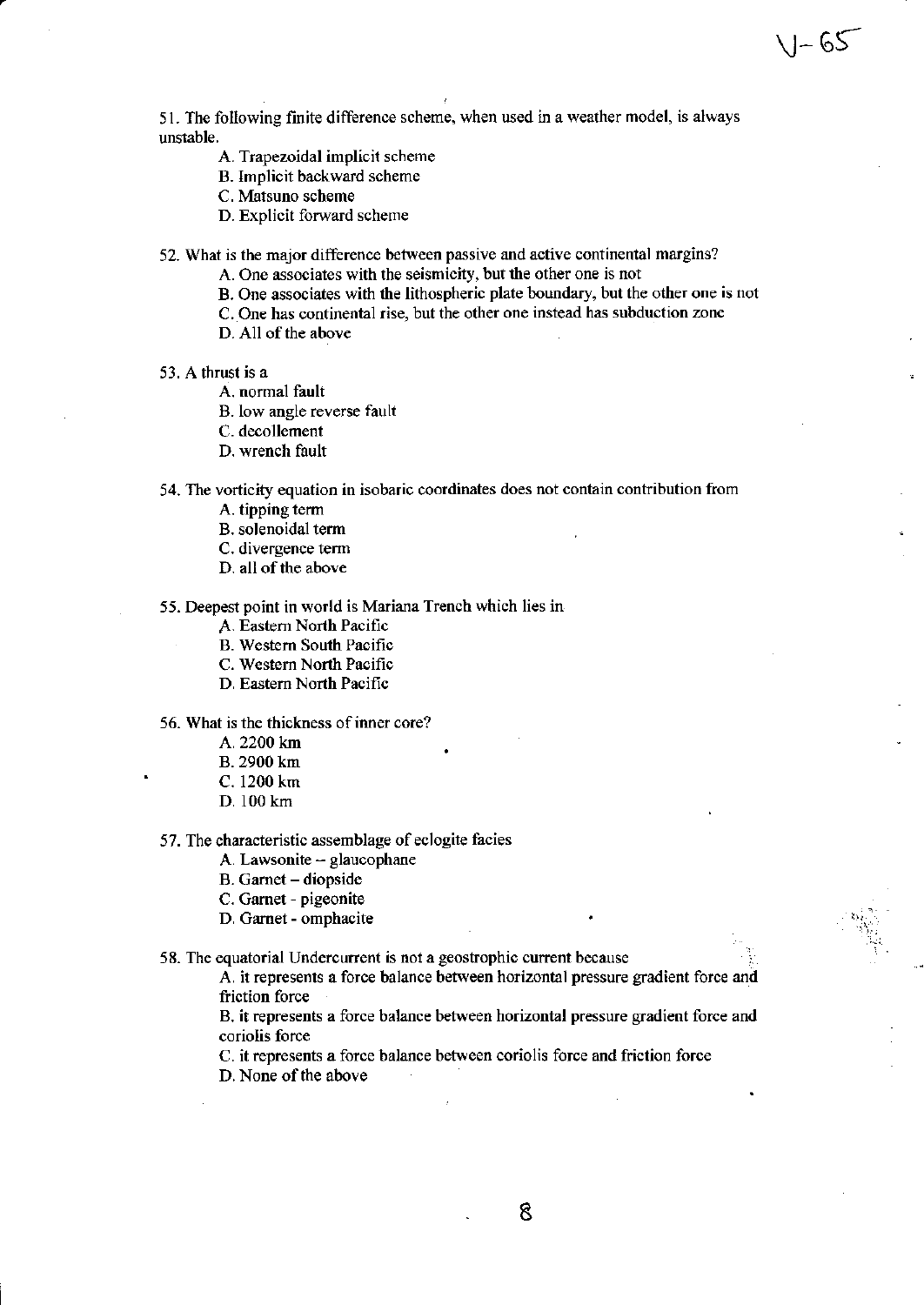59. The moisture content of the atmosphere decreases rapidly with height, which can be explained by

 $V - 65$ 

- A. Clacius-Clapeyron equation
- B. Wien's law
- C. Boys-Ballot law
- D. Kirchoff's law

60. Age of the ocean floor decreases from

A. deep oceans to continental shelf

B. trenches to the mid-ocean ridge

c. trench to continental margin

D. mid-ocean ridge to the continental margin

61. Ophiolites corresponds to

A. Abducted slices oceanic crust and mantle

B. Basaltic eruptions in island arc

C. Ultramafic intrusions in continental rift

D. Basaltic eruptions in Ocean islands

62. Which of the following statements is FALSE?

A. Easterlies are seen over the equator from surface through 80 km height

B. The tropospheric subtropical Jetstreams in both hemispheres are westerlies.

C. The winter polar night jet in the stratosphere/lower mesosphere winter is from east to west.

D. The subtropical jets owe their existence to meridional temperature shear.

63. The oceans cover ---------- of the surface of the Earth

A.51%

B. 61%

- C.71%
- D.81%

.64. Which of the following rock characterize deep water environments?

A. Marl

B. Sand stone

C. Loess

D. Carbonaceous shale

65. How did seismologists detennine the magnitude of an earthquake?

A. using the distances from epicentre and amplitudes of S-waves

B. using the locations of hypocentre and epicentre, and crustal deformation

C. using the effects of earthquake on life and property loss

D. based on seismic wave velocities in solid and fluid media within the earth

66. The great mass extinction event occurred during

A. Permian

B. Jurassic

C. Cambrian

D. Eocene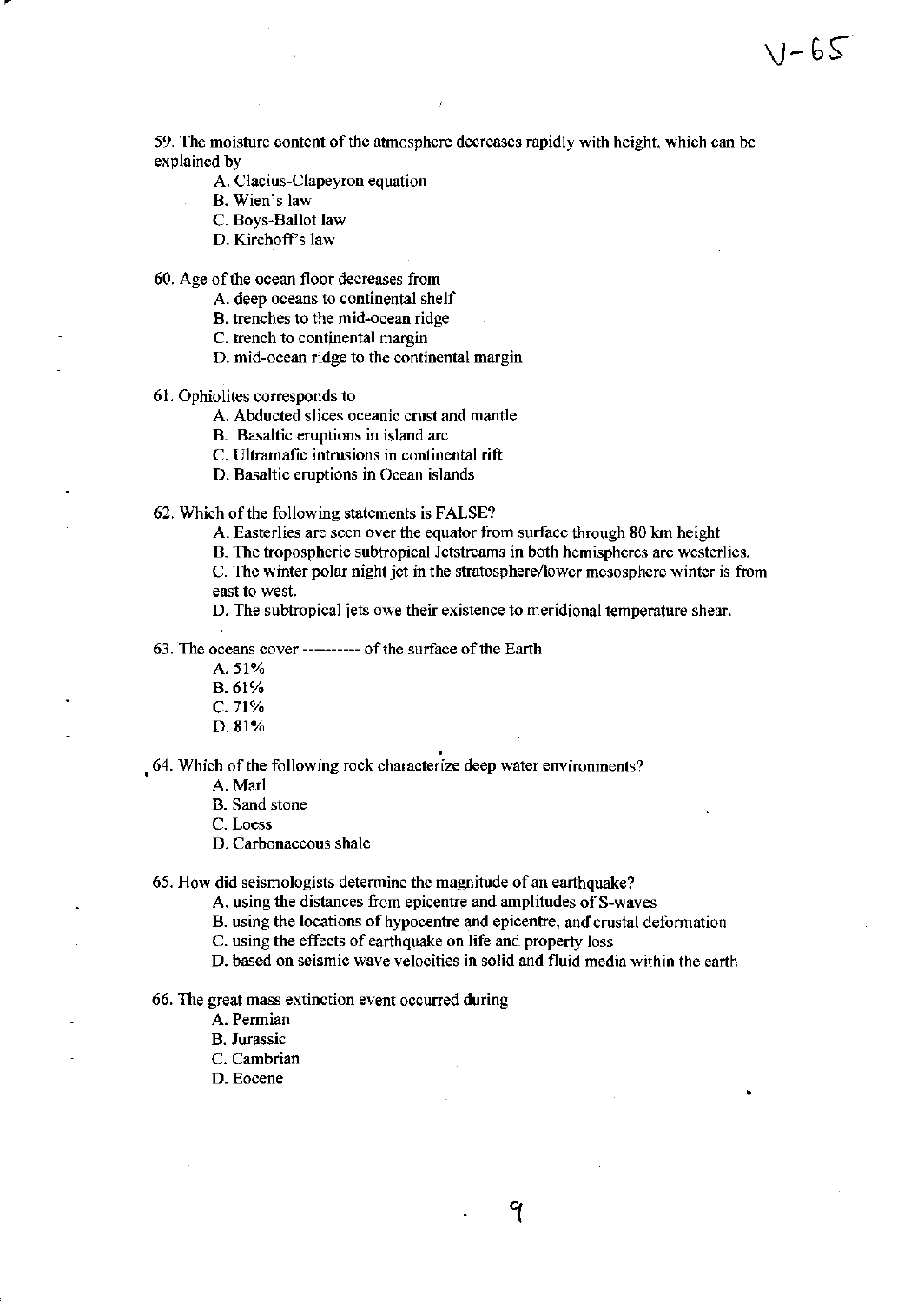67. ---------- is isolated elevation rising 100 m or more from the sea floor and with small summit area and are virtually all volcanic origin.

 $1 - 65$ 

A. Sill

- B. Seamount
- C. Ridge
- D. Trench

68. Under the cyclonic atmospheric circulation in Northern Hemisphere, one would expect Ekman ---------- and ----------.

A. upwelling and convergence

B. upwelling and divergence

C. downwelling and convergence

D. downwelling and divergence

69. The band of longwave radiation energy that passes from earth surface through in the atmosphere transparently, and the exception within the band due to ozone absorption, are, respectively

A.  $6.3-15 \mu m$ , 11.5  $\mu m$ 

B. 0.4-6.3  $\mu$ m, 4  $\mu$ m

C. 8-16  $\mu$ m, 55  $\mu$ m

D. 8-12  $\mu$ m, 9.6  $\mu$ m

70. The characteristic mineral of lower mantle

A. Rutile

B. Anatase

C. Perovskite

D. Spinel